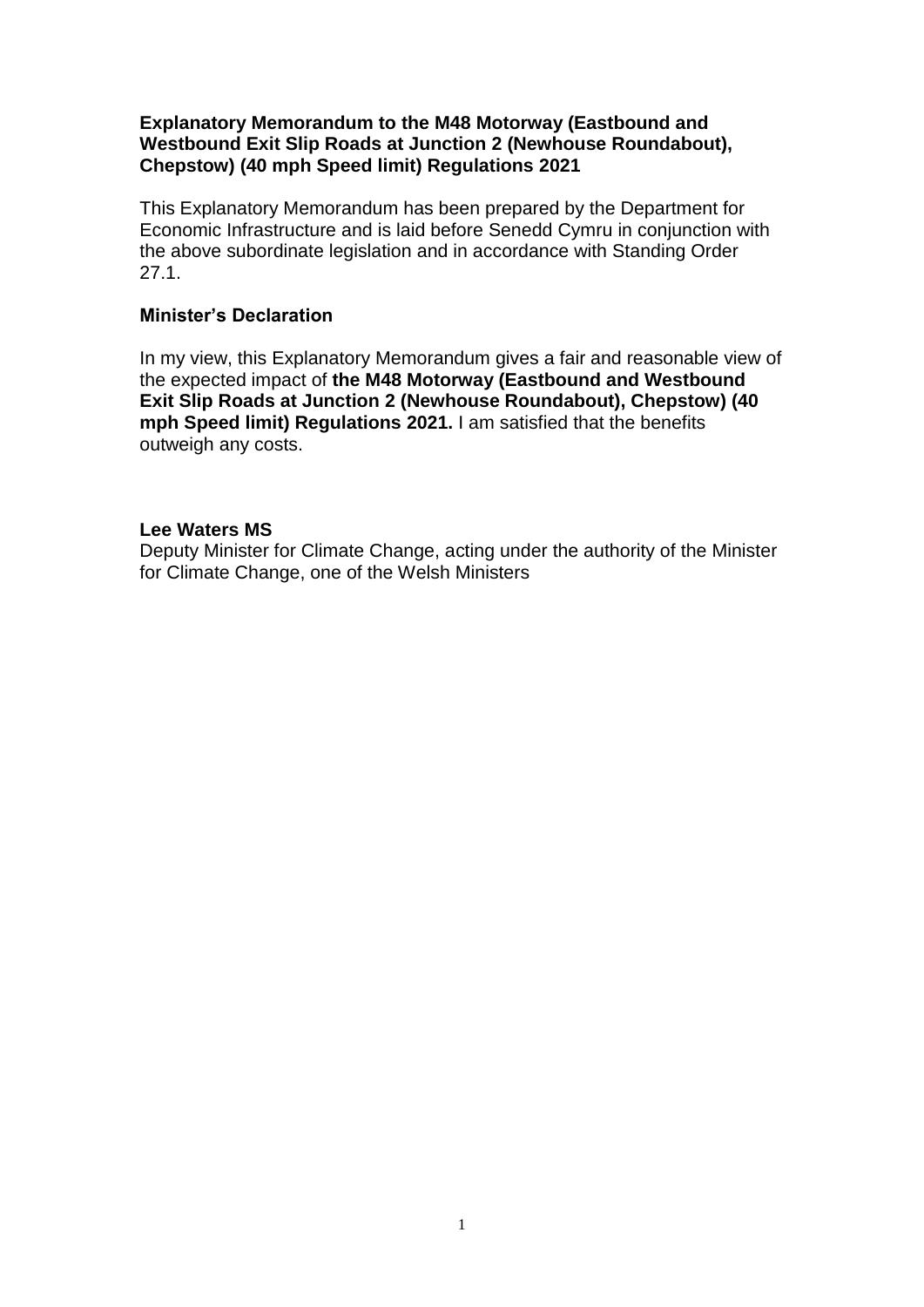### **1. Description**

These Regulations introduce, on safety grounds, a reduction of the maximum speed limit, on lengths of the eastbound and westbound exit slip roads of the M48 Motorway at Junction 2 (Newhouse Roundabout) in the County of Monmouthshire specified as follows:

(i) the westbound exit slip road from a point 200 metres east of its junction with Junction 2 (Newhouse Roundabout) to its junction with the main circulatory carriageway; and

(ii) the eastbound exit slip road from a point 250 metres west of its junction with Junction 2 (Newhouse Roundabout) to its junction with the main circulatory carriageway.

### **2. Matters of special interest to the Legislation, Justice and Constitution Committee**

None.

### **3. Legislative Background**

The powers enabling this instrument to be made are under Sections 17(2),(3) and (3ZAA) of the Road Traffic Regulation Act 1984 (RTRA). These give the Welsh Ministers the power to make Regulations with respect to particular special roads such as motorways and for regulating the speed of vehicles on such roads, so far as they are exercisable in relation to Wales.

This instrument is to be made following the negative procedure.

### **4. Purpose and intended effect of the legislation**

These Regulations allow for the operation and enforcement of a 40 mph mandatory speed limit in relation to the lengths of the M48 specified in regulation 2 of the Regulations. The lengths comprise the approaches of both westbound and eastbound exit slip roads to the Newhouse Roundabout circulatory carriageway. The use of the mandatory 40 mph speed limit is an essential part of the proposal to improve road safety for users of the M48.

### **5. Implementation**

If this legislation were to be annulled, safety on this stretch of the M48 Motorway would be compromised. This Instrument has a coming into force date of 12 January 2022.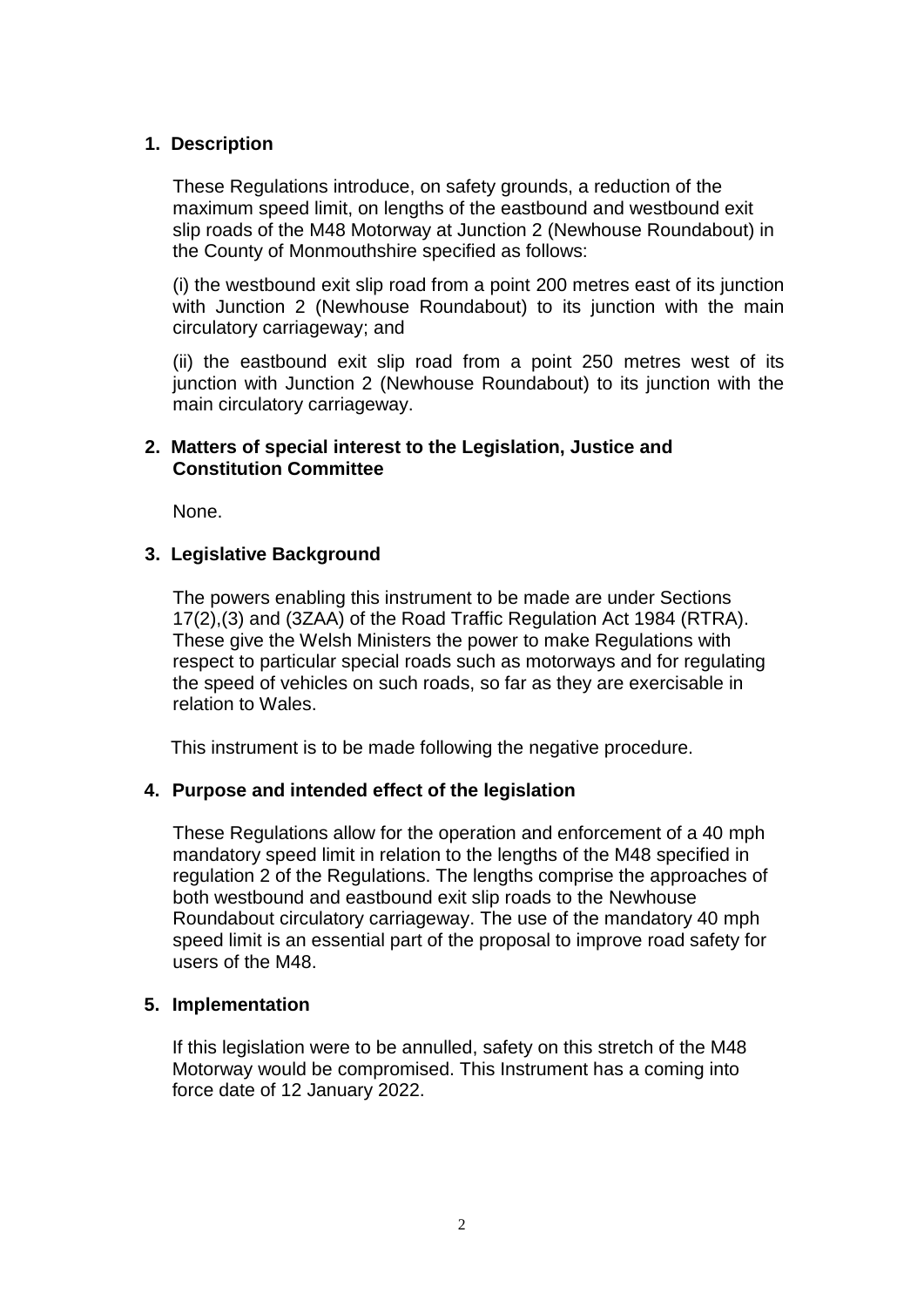### **6. Consultation**

In accordance with Section 134(10) of the Road Traffic Regulation Act 1984 the views of representative organisations and groups were sought between 6 August 2021 – 27 August 2021 and 24 September 2021 - 15 October 2021 (2x 3 week period).

The list of consultees and summary of any responses is attached in the Annex to this Explanatory Memorandum.

### **7. Regulatory Impact Assessment of The M48 Motorway (Eastbound and Westbound Exit Slip Roads at Junction 2 (Newhouse Roundabout), Chepstow) (40 mph Speed Limit) Regulations 2021**

This Regulatory Impact Assessment has been prepared by the Department for Economic Infrastructure and is laid before Senedd Cymru in conjunction with the above subordinate legislation and in accordance with Standing Order 27.1.

### **1. Options**

### **Option 1: Do Nothing.**

If the legislation were not made, the existing National Speed Limit (70 mph for most vehicles) would remain on both exit slip roads. Works to improve road safety on the Newhouse Roundabout and the adjoining A466 Wye Valley Link Road are programmed to commence in the current financial year and include a reduction in the speed limit to 40mph on the Roundabout and 50mph on the A466.

A number of safety issues including nose-to-tail shunt collisions on both exit slip roads and collisions involving late and sudden lane changes on the westbound exit slip road have been identified. The proposed reduction in the speed limit is a measure that could help alleviate these collisions and this takes into account that following removal of the tolls on the nearby M48 Severn Bridge, evidence suggests that traffic flows using the slip roads have increased in the 12 months following toll removal. Consequently, retention of the National Speed Limit could, in the worst case, lead to further collisions occurring.

### **Option 2: Reduction in the National Speed Limit on the exit slip roads to 40mph.**

Making the legislation on lengths of both exit slip roads will help provide safety benefits and complement the 40mph speed limit that is due to be implemented on the Roundabout. Given that the lengths of slip road in question are relatively short the impact on journey times will be negligible. Gwent Police have been consulted but have not provided opposition or commented negatively in respect of this legislation.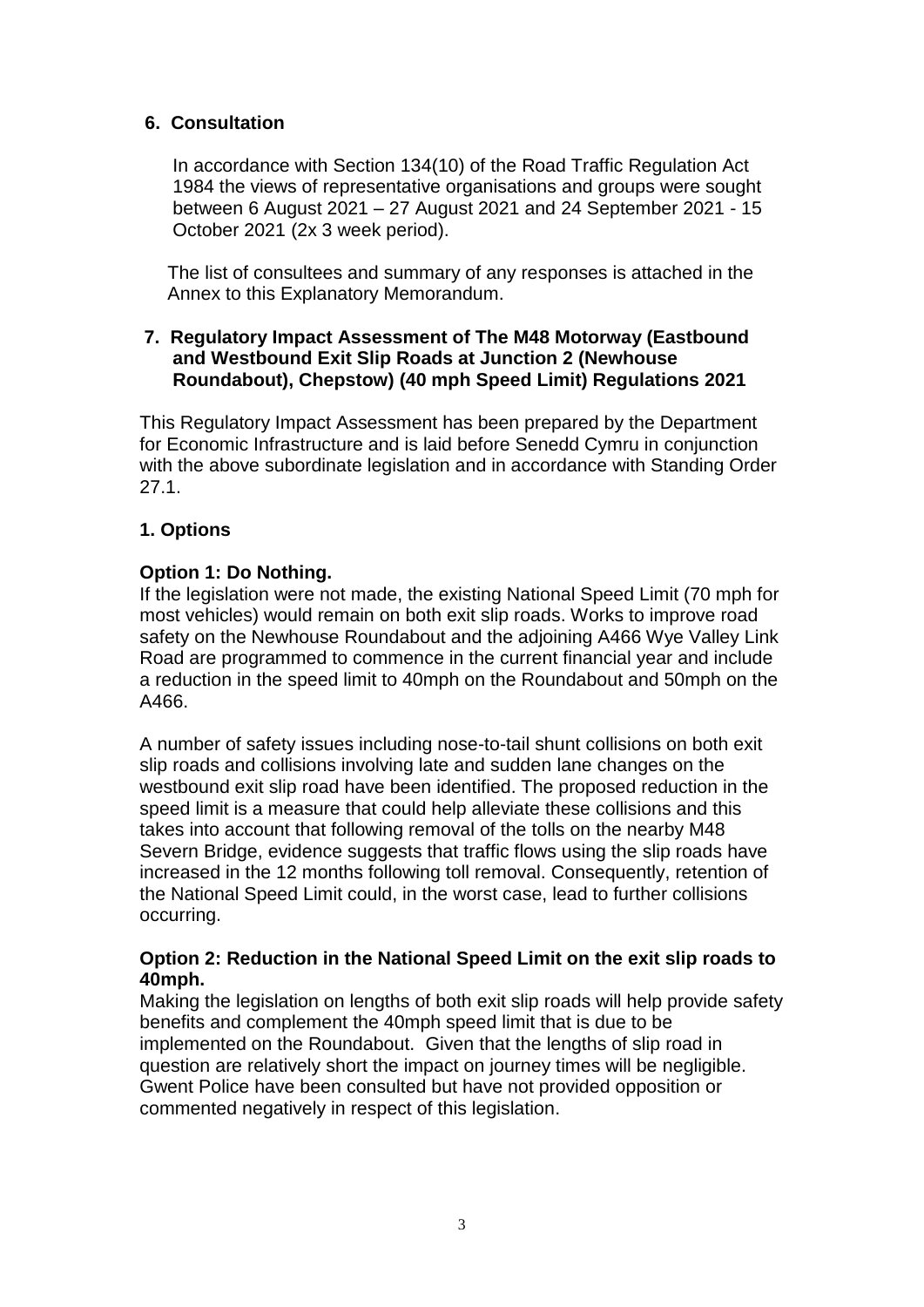### **2. Costs and benefits**

### **a) Costs**

### **Option 1: Do Nothing**.

There are no costs associated with retention of the existing National Speed Limit on both Exit Slip Roads.

### **Option 2: Reduction in the National Speed Limit on the exit slip roads to 40mph.**

The costs of the reduction in speed limit are approximately £40k and include provision of the permanent speed limit traffic signing and road markings. These costs are considered affordable within BEL 1885 2019/20, as they are included within the fully funded road safety works referred to in Section 1.

# **b) Benefits**

We have identified the benefits for both options as follows:

### **Option 1: Do Nothing.**

There are no benefits associated with this option

### **Option 2: Reduction in the National Speed Limit on the exit slip roads to 40mph**

Making this legislation would allow a reduction in the maximum speed limit and result in lower speeds on the approaches to the Newhouse Roundabout. In addition to the limit being consistent with that on the Roundabout, a reduction in the speed limit may reduce the likelihood and severity of shunts and sudden lane changes.

### **3. Consultation**

In accordance with Section 134(10) of the Road Traffic Regulation Act 1984, the view of representative organisations and groups were sought between 6 August 2021 – 27 August 2021 and 24 September 2021 - 15 October 2021. A list of the consultees and a summary of the responses is attached in the Annex.

### **4. Competition Assessment**

It is considered that this proposed legislation will not have any detrimental effect on competition as it is solely intended to ensure the safe passage of vehicles by reducing speeds on the approaches to the Newhouse Roundabout.

### **5. Post implementation review**

All changes to the trunk road and motorway network that may impact on road user behaviour or result in a change to the outcome of a collision are subject to independent Road Safety Audit (RSA).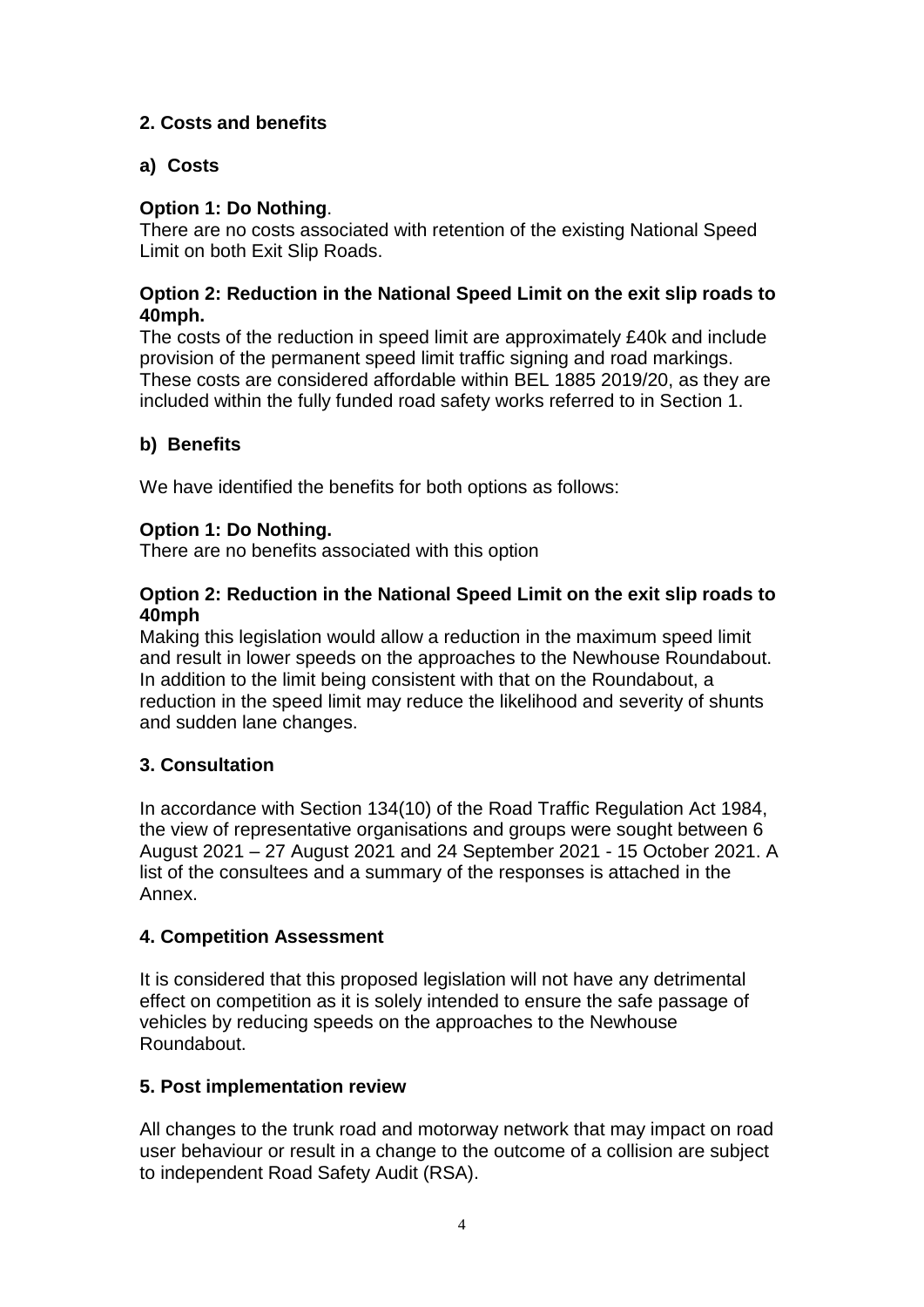A Stage 1/2 RSA was undertaken following completion of detailed design of the traffic signing and road marking layouts and further RSAs will be carried out once works have been completed (Stage 3) and 12-months and 36 months following completion of the works (Stages 4 and 4a).

Officials are required to consider the problems identified at each stage of the RSA process and take appropriate action in mitigation.